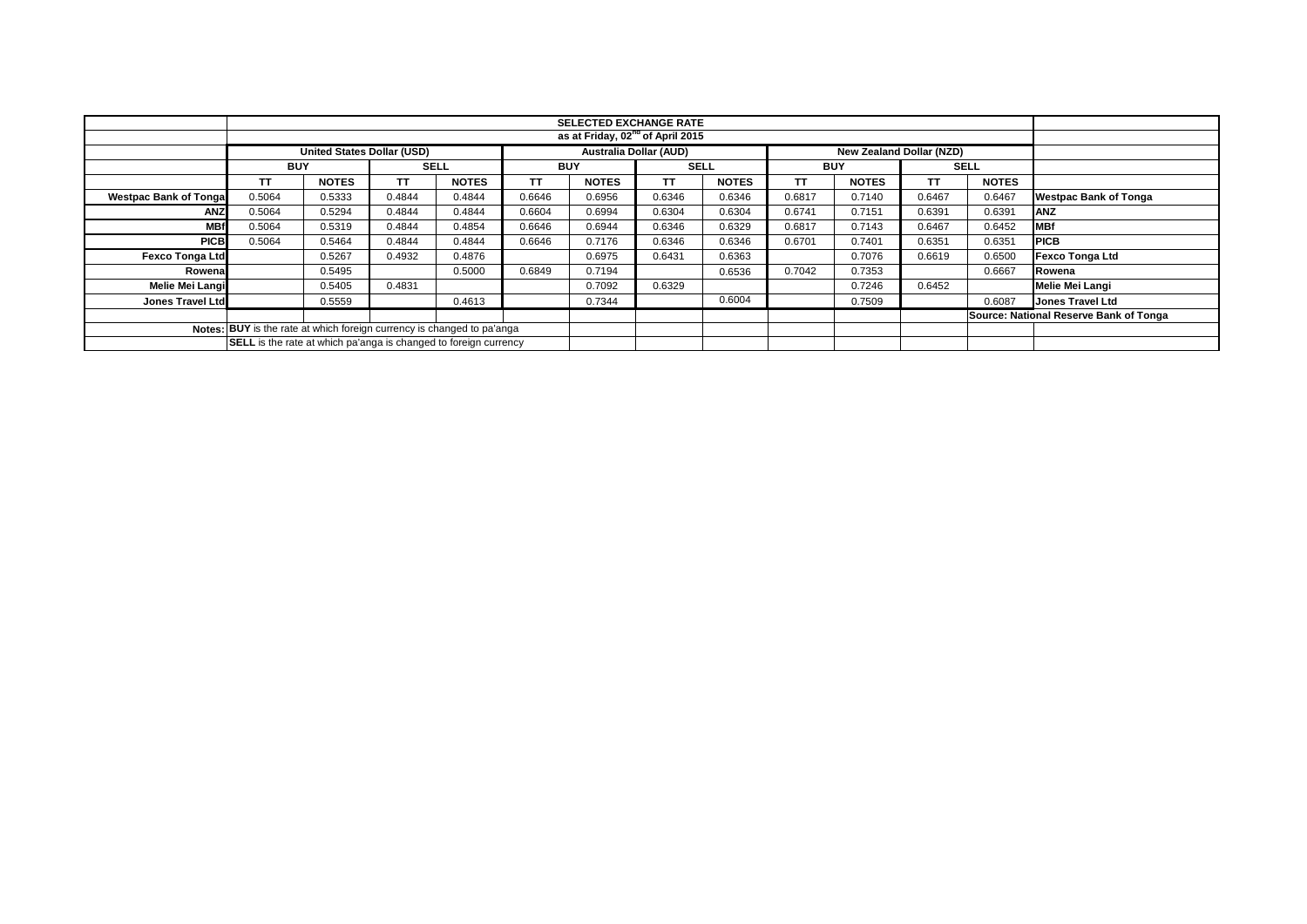|                                                                        | <b>SELECTED EXCHANGE RATE</b>                                           |                                   |             |              |            |                                                           |             |              |            |              |        |              |                                        |
|------------------------------------------------------------------------|-------------------------------------------------------------------------|-----------------------------------|-------------|--------------|------------|-----------------------------------------------------------|-------------|--------------|------------|--------------|--------|--------------|----------------------------------------|
|                                                                        |                                                                         |                                   |             |              |            | as at Friday, 10 <sup>th</sup> of April 2015              |             |              |            |              |        |              |                                        |
|                                                                        |                                                                         |                                   |             |              |            |                                                           |             |              |            |              |        |              |                                        |
|                                                                        |                                                                         | <b>United States Dollar (USD)</b> |             |              |            | <b>Australia Dollar (AUD)</b><br>New Zealand Dollar (NZD) |             |              |            |              |        |              |                                        |
|                                                                        | <b>BUY</b>                                                              |                                   | <b>SELL</b> |              | <b>BUY</b> |                                                           | <b>SELL</b> |              | <b>BUY</b> |              |        | <b>SELL</b>  |                                        |
|                                                                        | <b>TT</b>                                                               | <b>NOTES</b>                      | TΤ          | <b>NOTES</b> | <b>TT</b>  | <b>NOTES</b>                                              | TΤ          | <b>NOTES</b> | TT         | <b>NOTES</b> | TΤ     | <b>NOTES</b> |                                        |
| <b>Westpac Bank of Tongal</b>                                          | 0.5087                                                                  | 0.5356                            | 0.4867      | 0.4867       | 0.6610     | 0.6920                                                    | 0.6310      | 0.6310       | 0.6768     | 0.7091       | 0.6418 | 0.6418       | <b>Westpac Bank of Tonga</b>           |
| <b>ANZ</b>                                                             | 0.5087                                                                  | 0.5317                            | 0.4867      | 0.4867       | 0.6556     | 0.6946                                                    | 0.6256      | 0.6256       | 0.6683     | 0.7093       | 0.6333 | 0.6333       | <b>ANZ</b>                             |
| <b>MBf</b>                                                             | 0.5087                                                                  | 0.5348                            | 0.4867      | 0.4878       | 0.6610     | 0.6897                                                    | 0.6310      | 0.6329       | 0.6768     | 0.7092       | 0.6418 | 0.6410       | <b>MBf</b>                             |
| <b>PICB</b>                                                            | 0.5077                                                                  | 0.5487                            | 0.4857      | 0.4857       | 0.6719     | 0.7249                                                    | 0.6419      | 0.6419       | 0.6720     | 0.7420       | 0.6370 | 0.6370       | <b>PICB</b>                            |
| <b>Fexco Tonga Ltd</b>                                                 |                                                                         | 0.5291                            | 0.4946      | 0.4899       |            | 0.6924                                                    | 0.6368      | 0.6317       |            | 0.7015       | 0.6539 | 0.6444       | <b>Fexco Tonga Ltd</b>                 |
| Rowena                                                                 |                                                                         | 0.5525                            |             | 0.5025       | 0.6944     | 0.7143                                                    |             | 0.6494       | 0.6944     | 0.7299       |        | 0.6623       | Rowena                                 |
| <b>T&amp;T Money Transfer</b>                                          |                                                                         | 0.5386                            |             | 0.4897       | 0.6667     | 0.6950                                                    | 0.6340      | 0.6340       | 0.6711     | 0.7121       | 0.6448 | 0.6448       | <b>T&amp;T Money Transfer</b>          |
| Melie Mei Langi                                                        |                                                                         | 0.5405                            | 0.4878      |              |            | 0.6993                                                    | 0.6329      |              |            | 0.7194       | 0.6410 |              | Melie Mei Langi                        |
| <b>Jones Travel Ltd</b>                                                |                                                                         | 0.5583                            |             | 0.4635       |            | 0.7293                                                    |             | 0.5958       |            | 0.7448       |        | 0.6031       | <b>Jones Travel Ltd</b>                |
|                                                                        |                                                                         |                                   |             |              |            |                                                           |             |              |            |              |        |              | Source: National Reserve Bank of Tonga |
| Notes: BUY is the rate at which foreign currency is changed to pa'anga |                                                                         |                                   |             |              |            |                                                           |             |              |            |              |        |              |                                        |
|                                                                        | <b>SELL</b> is the rate at which pa'anga is changed to foreign currency |                                   |             |              |            |                                                           |             |              |            |              |        |              |                                        |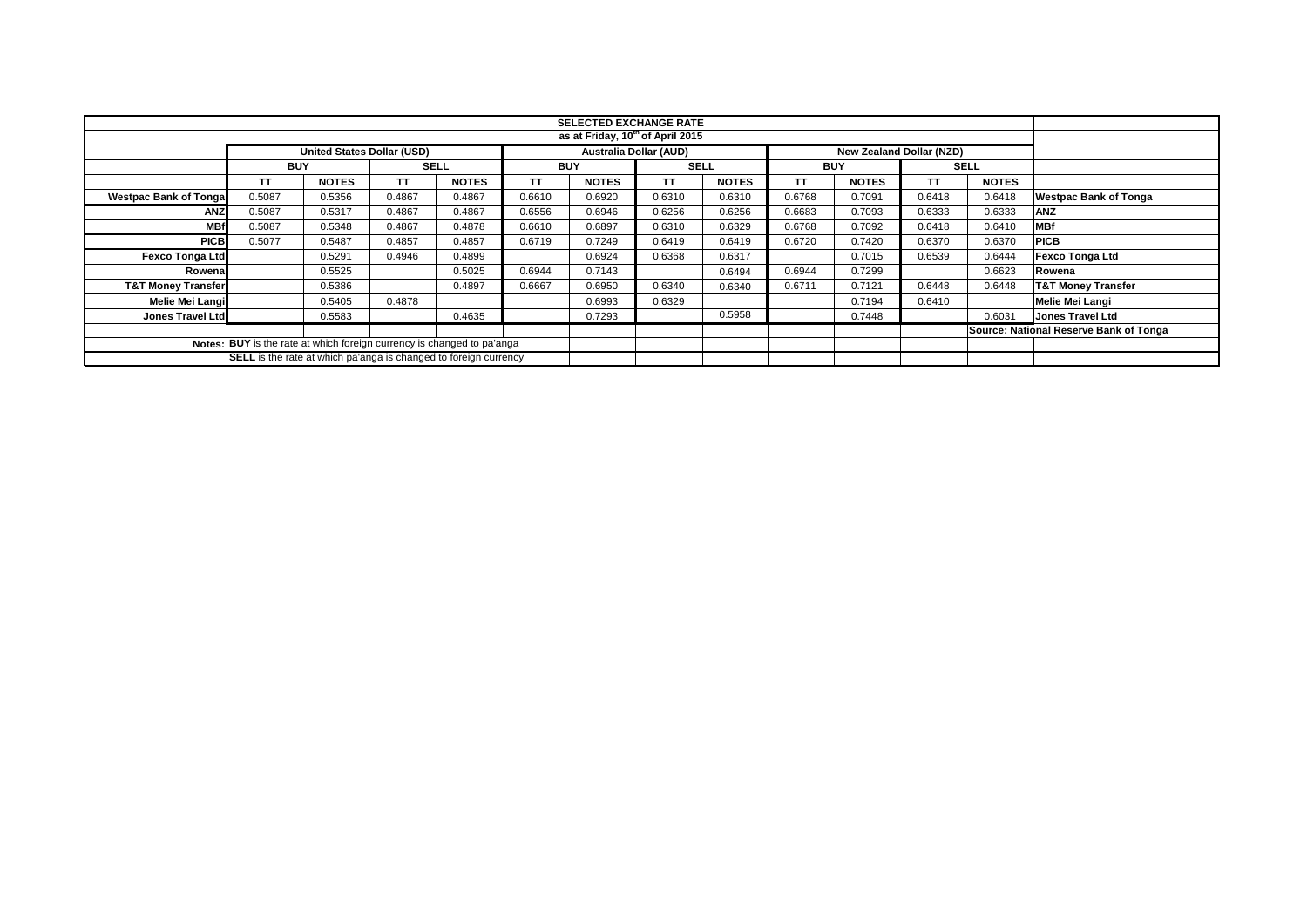|                               |                                                                         |                                   |        |              |        | <b>SELECTED EXCHANGE RATE</b><br>as at Friday, 17 <sup>th</sup> of April 2015 |             |              |        |                                 |        |              |                                        |
|-------------------------------|-------------------------------------------------------------------------|-----------------------------------|--------|--------------|--------|-------------------------------------------------------------------------------|-------------|--------------|--------|---------------------------------|--------|--------------|----------------------------------------|
|                               |                                                                         |                                   |        |              |        |                                                                               |             |              |        |                                 |        |              |                                        |
|                               |                                                                         | <b>United States Dollar (USD)</b> |        |              |        | <b>Australia Dollar (AUD)</b>                                                 |             |              |        | <b>New Zealand Dollar (NZD)</b> |        |              |                                        |
|                               | <b>BUY</b>                                                              |                                   |        | <b>SELL</b>  |        | <b>BUY</b>                                                                    | <b>SELL</b> |              |        | <b>BUY</b>                      |        | <b>SELL</b>  |                                        |
|                               | TΤ                                                                      | <b>NOTES</b>                      | TΤ     | <b>NOTES</b> | TT     | <b>NOTES</b>                                                                  | <b>TT</b>   | <b>NOTES</b> | ТT     | <b>NOTES</b>                    | ТT     | <b>NOTES</b> |                                        |
| <b>Westpac Bank of Tongal</b> | 0.5121                                                                  | 0.5390                            | 0.4901 | 0.4901       | 0.6557 | 0.6867                                                                        | 0.6257      | 0.6257       | 0.6704 | 0.7027                          | 0.6354 | 0.6354       | <b>Westpac Bank of Tonga</b>           |
| ANZ                           | 0.5121                                                                  | 0.5351                            | 0.4901 | 0.4901       | 0.6526 | 0.6916                                                                        | 0.6226      | 0.6226       | 0.6627 | 0.7037                          | 0.6277 | 0.6277       | <b>ANZ</b>                             |
| <b>MBf</b>                    | 0.5121                                                                  | 0.5376                            | 0.4901 | 0.4902       | 0.6557 | 0.6849                                                                        | 0.6257      | 0.6250       | 0.6704 | 0.7042                          | 0.6354 | 0.6369       | <b>IMBf</b>                            |
| <b>PICB</b>                   | 0.5111                                                                  | 0.5521                            | 0.4891 | 0.4891       | 0.6583 | 0.6913                                                                        | 0.6283      | 0.6283       | 0.6647 | 0.7047                          | 0.6297 | 0.6297       | <b>PICB</b>                            |
| <b>Fexco Tonga Ltd</b>        |                                                                         | 0.5326                            | 0.4949 | 0.4931       |        | 0.6893                                                                        | 0.6288      | 0.6288       |        | 0.6957                          | 0.6458 | 0.6391       | <b>Fexco Tonga Ltd</b>                 |
| Melie Mei Langi               |                                                                         | 0.5435                            | 0.4902 |              |        | 0.6944                                                                        | 0.6250      |              |        | 0.7143                          | 0.6369 |              | Melie Mei Langi                        |
| Jones Travel Ltd              |                                                                         | 0.5619                            |        | 0.4668       |        | 0.7262                                                                        |             | 0.5930       |        | 0.7389                          |        | 0.5978       | <b>Jones Travel Ltd</b>                |
| <b>MoneyGram</b>              | 0.5276                                                                  |                                   | 0.4961 |              | 0.6760 |                                                                               | 0.6399      |              | 0.6993 |                                 | 0.6476 |              | MoneyGram                              |
|                               |                                                                         |                                   |        |              |        |                                                                               |             |              |        |                                 |        |              | Source: National Reserve Bank of Tonga |
|                               | Notes: BUY is the rate at which foreign currency is changed to pa'anga  |                                   |        |              |        |                                                                               |             |              |        |                                 |        |              |                                        |
|                               | <b>SELL</b> is the rate at which pa'anga is changed to foreign currency |                                   |        |              |        |                                                                               |             |              |        |                                 |        |              |                                        |